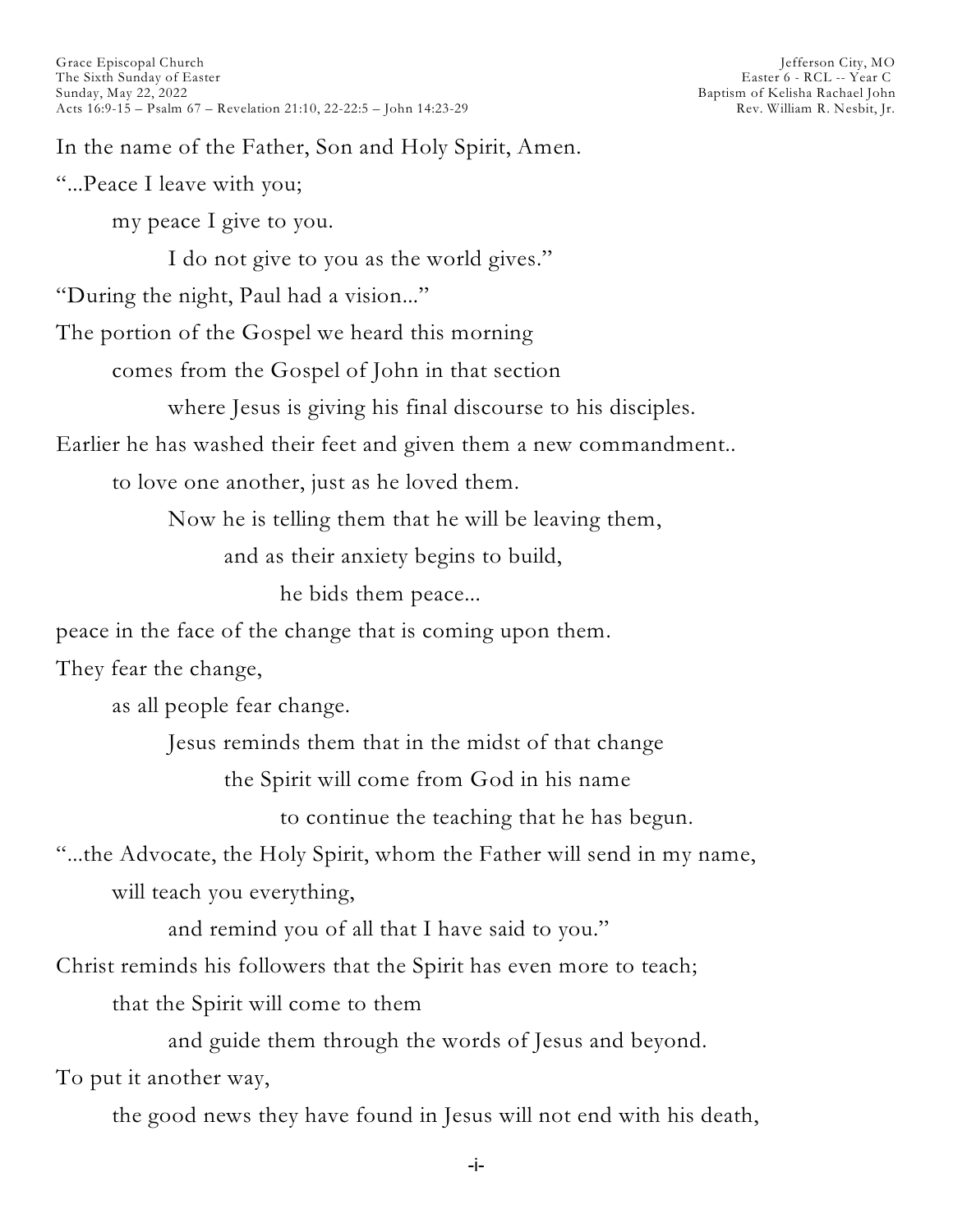in fact his death will make it even better,

for the teachings of Jesus will continue beyond his death

through the teaching of the Holy Spirit.

The tough part comes, as it always does,

in the hard work of actually discerning the teachings of the Spirit.

Sadly, not all change comes from the Spirit.

In the same way,

a dedication to the maintenance of the rich traditions of the church

is no guarantee that we will not stray from the path of righteousness;

that the Spirit will not leave us behind.

It is not easy being a Christian.

It never has been and it never will.

Anyone who tells you otherwise is selling something.

So how do we sift through the dross and find the gold.

How can we be sure of the promptings of the Spirit.

The Spirit is hard to predict;

Hard to see coming.

Much like trying to find a dim star at night,

it takes patience and effort to see.

More often than not you catch it out of the corner of your eye instead of looking directly at it.

But even though it's hard to see, you certainly know it when you do see it.

You know the Holy Spirit by the fruits that are nurtured in its presence.

The fruits that grow and come to ripeness.

Love. Joy. Peace.

Patience. Kindness. Generosity.

Faithfulness. Gentleness. Self-control.

When you find these gifts growing in your heart,

pay close attention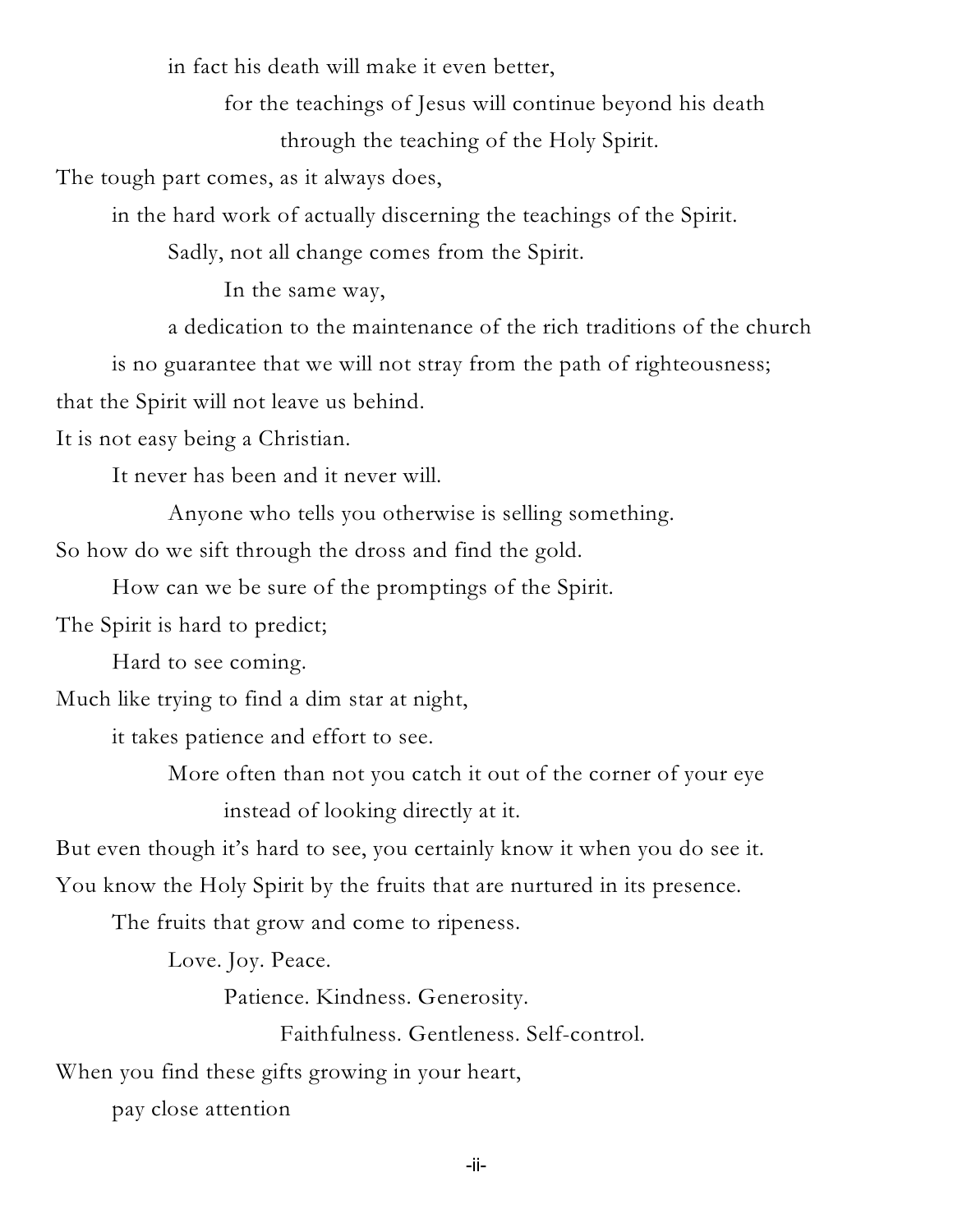for the Holy Spirit is near.

My friends I have a revelation to share.

It's not a big deal really,

but it is becoming more clear to me.

The Holy Spirit is at work in us.

OK,

I know the Holy Spirit is always working on us,

but I feel like the Spirit has been a bit more obvious of late.

Yes, change has been forced upon us by the pandemic,

but even more, the Spirit is moving through us and around us.

The itch to consider doing things a little different,

seems to be a bit more obvious of late.

Things we used to tolerate are becoming less so,

though not in a fractious or angry way.

It's more like an energy building.

An energy building for action.

As we come out of the restrictions and changes of the pandemic

we will be looking with fresh eyes at who we are now

and who God might want us to become,

And I hope we will be opening ourselves in more direct ways to the urgings and longings of the Holy Spirit.

One of the things I know about the Holy Spirit

is that sometimes the Spirit is as subtle as the dew fall,

and sometimes as subtle as a thunderstorm.

I would be lying if I didn't say that this reality makes me a bit nervous.

As Jesus said to Nicodemus,

"The wind blows where it chooses,

and you hear the sound of it, but you do not know where it comes from or where it goes.

-iii-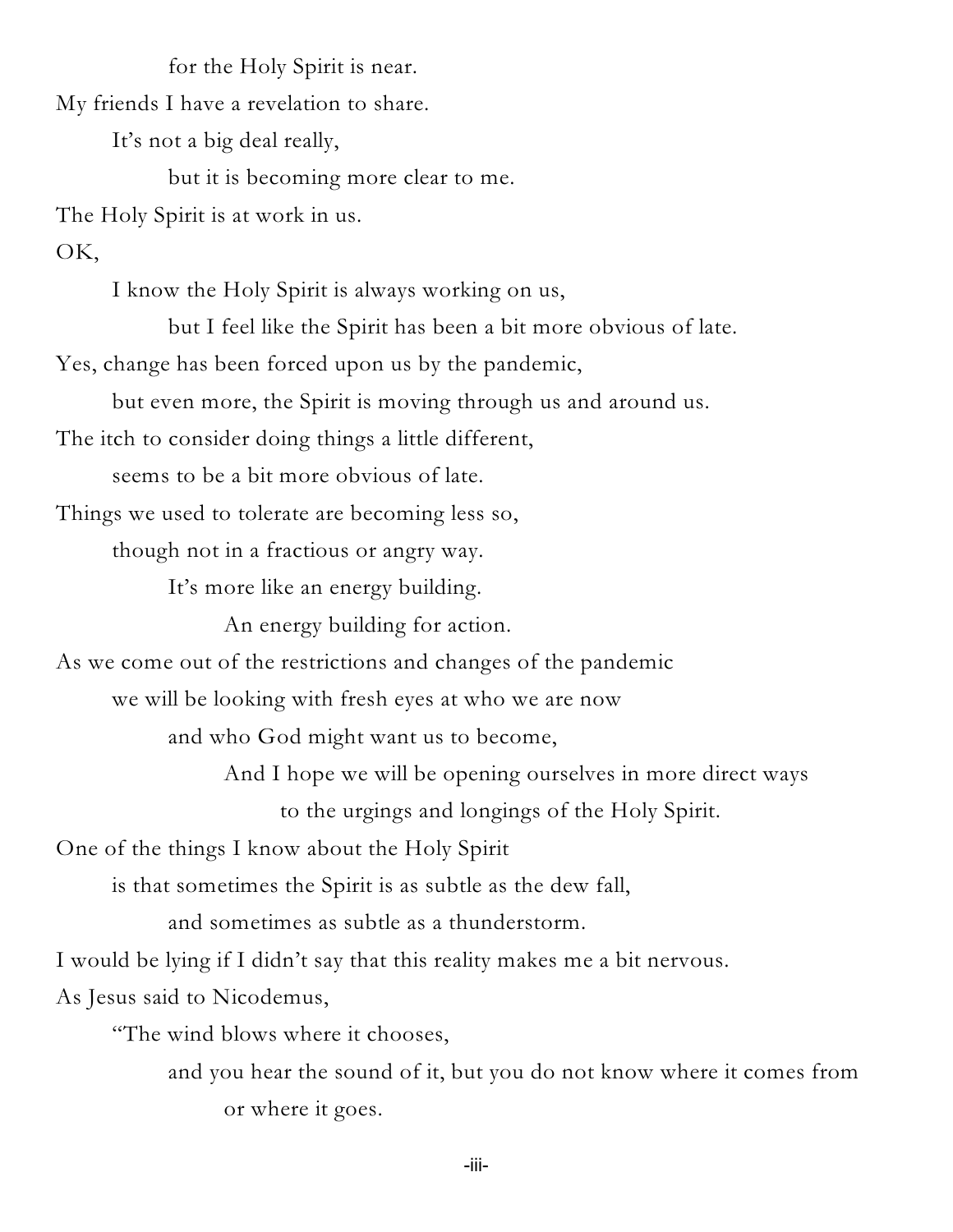So it is with everyone who is born of the Spirit."

The Spirit isn't something one can lead or direct.

Not even a Bishop can do that.

But the Spirit is something that can be harnessed.

Harnessed when we remember that we are all created by God;

that Christ comes to us to show us the way

and to redeem even our most pitiful attempts

to model his life, and do his will.

Harnessed when we keep our hearts open

and our minds ready

to respond to the movements of the Spirit.

And when we remember

that the Spirit is moving around and through us constantly,

shaking off our sloth

like the wind that clears the branches after a heavy snow,

or giving us the will to persevere in difficult times,

like a breeze that cools the brow on a sultry summer afternoon, then we open our souls to the grace of God.

And love pours in.

And the kingdom of God comes near to us.

This is what we work for.

This is what we wait for.

This is what we yearn for.

So be watchful;

Be mindful;

And be prepared.

Times have changed.

We will never be the same again.

The wind of the Holy Spirit is rising.